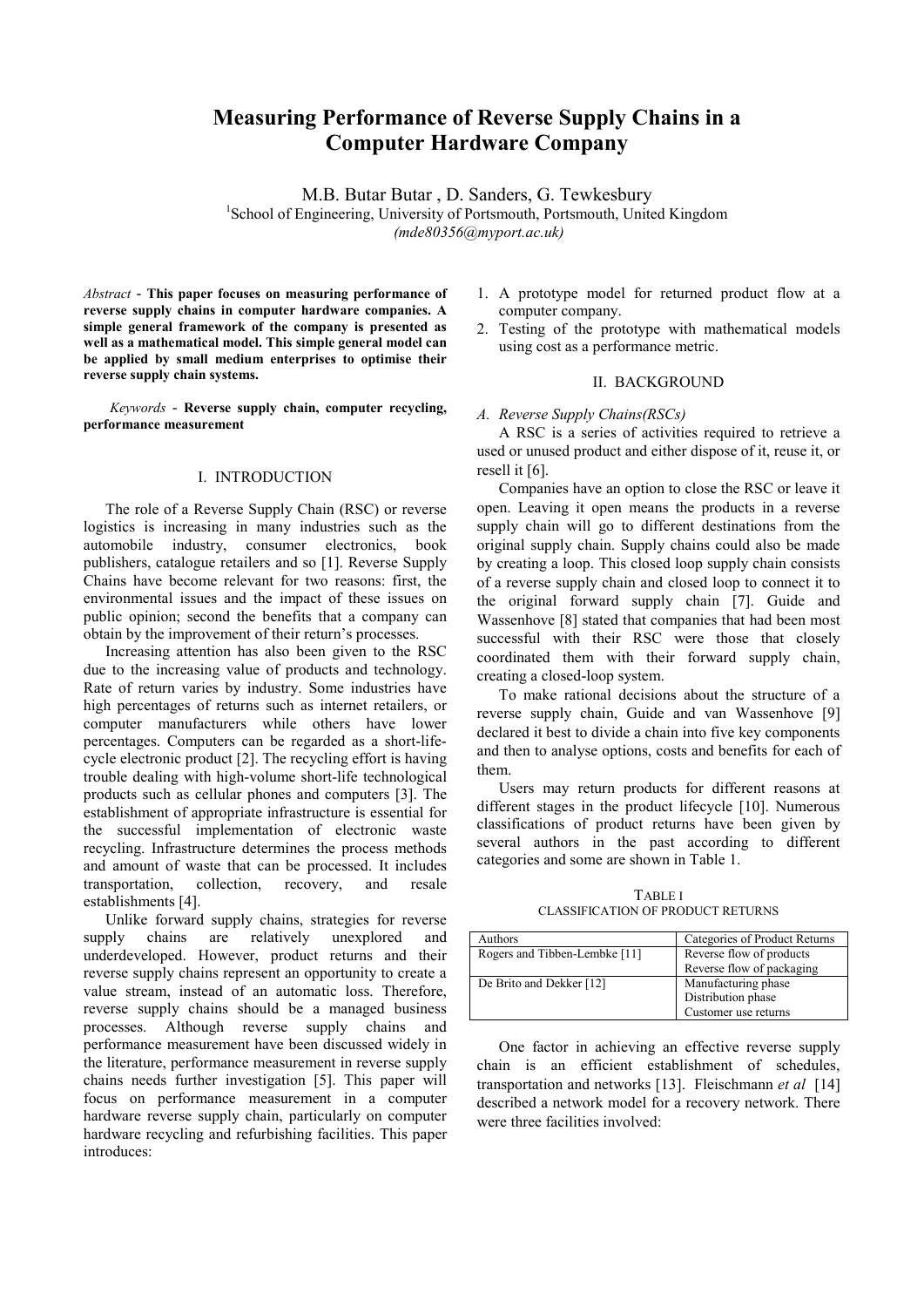- disassembly centres which house inspection and separation activities,
- factories for reprocessing and/or new production,
- and distribution warehouses to keep an inventory of unprocessed and processed returns.

In reverse supply chains, there are additional processes compared with forward supply chains. The processes are dependent on the condition (quality) of returns and appropriate channels need to be chosen based on recovery options [15]. For example, in the aircraft industry, very high quality is required for safely.

Thierry *et al* [16] presented a category of product recovery options where each of them implied collection of used products and components, reprocessing and redistribution. The only thing that was different involved reprocessing activities. There were five main activities: repairing; refurbishing; remanufacturing; cannibalisation (in the context of component reuse) and recycling.

The definition used in this paper is that a Recovery Plant facility is where parts are refurbished, while a Manufacturing Plant is where parts are produced.

# *B. Performance Measurement*

Performance measurement is often discussed but rarely defined. There are many reasons why companies measure their performance. Cuthbertson and Piotrowicz [17] mention measuring supply chain performance to increase understanding, collaboration and integration between supply chain members. It also helps companies to target profitable market segments or identify a suitable service definition. Furthermore, performance measurement is an activity to reach predefined goals derived from company's strategy objectives [5].

There are a large number of performance measures discussed in the literature. In the earlier literature, performance measures were usually divided into costrelated and non-cost-related performance measures. Stock [18] classified a group of individual performance measures based on the terms of the five manufacturing performance objectives: quality; speed; dependability; flexibility and cost. In Stock and Mulki paper [19], examples of different performance measures are listed under these five categories.

#### *C. Reverse Supply Chain at Computer Company*

Key factors in recycling of e-waste are collection, sorting and recovery, recycling and disposal, as shown in Figure 1. This figure is a simplified flow diagram for the recycling of an electronic product.

Returned products are collected from many widespread sources and consolidated for further inspection, handling and processing. Therefore, reverse logistics is more complex than forward logistics as there are many actors involved in the processes. Since reverse

shipments tend to be smaller, less frequent and mixed, the costs of transportation, handling and inventory holding for reverse logistics are always higher than forward logistics for new products [11].



Figure 1. Simplified flow diagram for the recycling of an electronic product



Figure 2. First prototype reverse supply chain network

In this paper, remanufacturing of a product is used as a way to reduce production cost compared to producing new products (in terms of less new material and less manufacturing process required) while reducing environmental cost at the same time.

Based on existing literature, a first prototype of a reverse supply chain network for the computer industries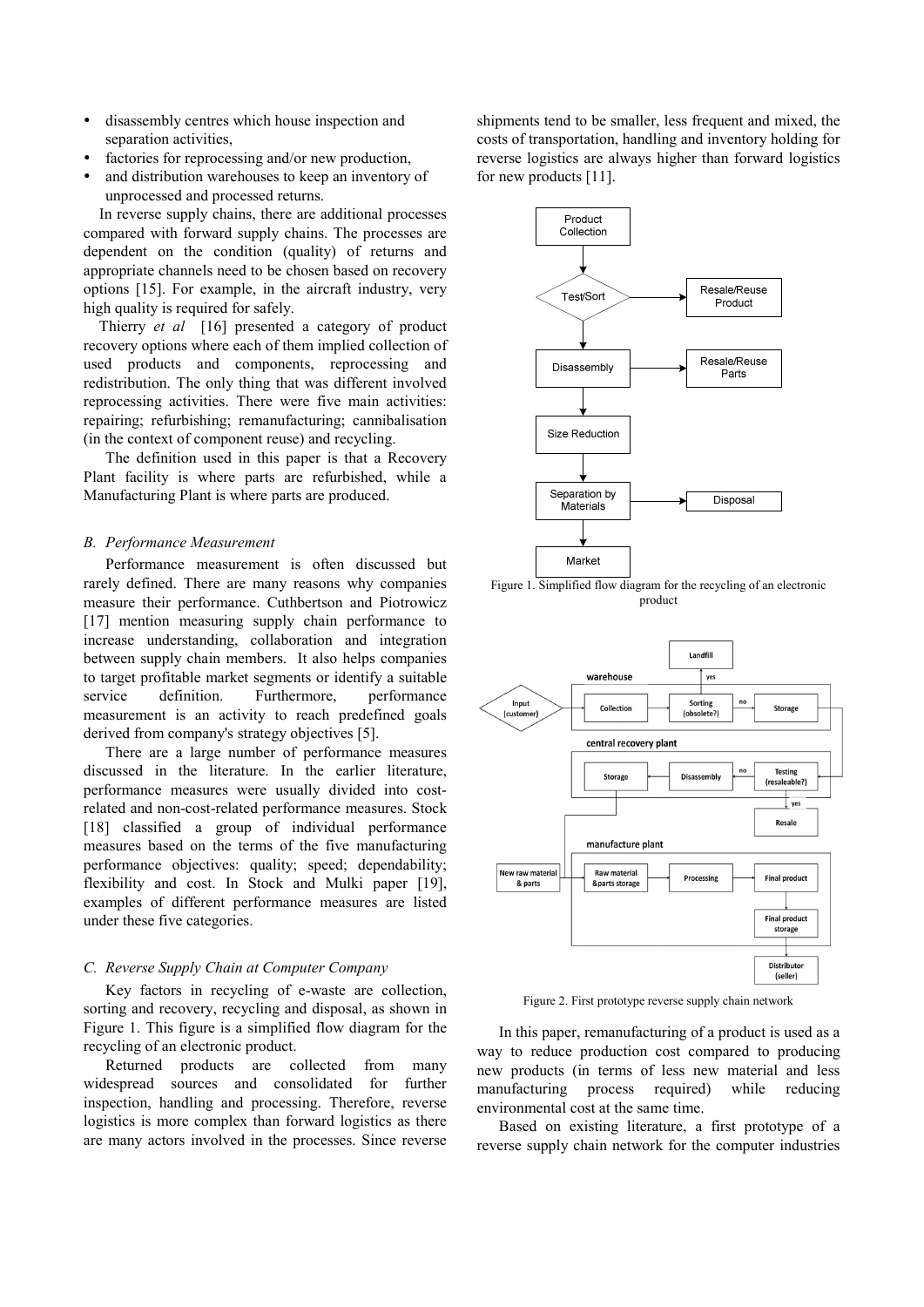is presented in Figure 2. Marcotte *et al*. [3] described several parties that are involved in reverse supply chains such as computer users, re-transformers and brokers. In this paper, a computer user described the input for a returned product, re-transformers were where all recovery activities took place (called a central recovery centre) and brokers were a second market.

#### III. COMPANY BACKGROUND

The company considered in this paper is based on case study from 2010 [20] . The company offers consumers a wide range of computing products and services. This paper concentrates on the refurbishment of returned laptops as one of the company activities.

The life-cycle of a typical laptop is 6 months, making the product range's obsolescence rate high. Returns are received from customers as convenience returns when they change their minds or as defective returns. There are also other returns, usually from overstocks or stock adjustments. The last category is demonstration returns.

Computer hardware reverse supply chains have an obstacle which is challenging. There is uncertainty about both demand and offer. Both the arrival times and the quantities of returned computers are usually unknown ahead of time and generally difficult to predict. Computers are returned from a variety of heterogeneous scattered sources such as individual computer owners as well as small or large businesses and organisations owning significant computer parks. Overall, the disposal and return rates are difficult to predict. The demand rates for computer hardware, from brand new to refurbished and recycled, are also difficult to predict. The quality of a returned product or part is hard to assess and varies significantly, directly impacting on potential market value [3]. These returns are periodically collected by resellers and shipped to a recovery centre. All used products undergo technical testing and repair as necessary.

#### IV. MATHEMATICAL MODEL

The products are revised, classified and organized by the corresponding disposal and re-manufacturing strategy. Products of good quality for remanufacturing are disassembled and processed until they become materials and assemblies ready to be shipped to manufacturing plants. This action takes place at the Recovery Centre.

At a store or shop where returned products are collected, sorting is the first stage for returned products. An obsolete product will be sent to landfill, while other products will go to the central recovery plant for the next process.

Returned products from shop or store arrive at the recovery plant. Here once again returned product are sorted between re-sale-able products and other products. Re-sale-able products will be refurbished before entering

the second market. While, others undergo a disassembly process. In that process, few stages are needed. Figure 3 shows the disassembly processes in a recovery centre. Useful parts are separated from other parts during the disassembly process. Useful parts are refurbished and tested for re-use at a manufacturing plant. Other parts will be scrapped to extract useful raw material from the parts. All parts and material from the recovery centre are sent to a manufacturing plant to be used as raw material and parts.



Figure 3. Level of disassembly process

At the manufacturing plant, the additional material from returned products is used together with new materials to make new products that are stored and then shipped to distributors for sale. Figure 4 shows a general model of product flow.

Company performance is considered with respect to cost optimisation. The objective of the company is to minimise cost. The following mathematical model was created based on the case study. The model can be used to consider minimising cost.

The mathematical model is the sum of all the costs associated with the process.

 $Cost =$ 

 $\sum_{z=1}^{Z} \sum_{i=1}^{I} \sum_{t=1}^{T} Q_{1zit} A_{rit} +$  $\sum_{z=1}^{Z} \sum_{r=1}^{R} \sum_{i=1}^{I} \sum_{t=1}^{T} Q_{2zrit} B_{zrit} +$  $\sum_{z=1}^{Z} \sum_{l=1}^{L} \sum_{i=1}^{I} \sum_{t=1}^{T} Q_{3zlit} C_{zlit} +$  $\sum_{r=1}^{R} \sum_{i=1}^{I} \sum_{t=1}^{T} Q_{4rit} D_{rit} + \sum_{r=1}^{R} \sum_{i=1}^{I} \sum_{t=1}^{T} Q_{4rit} E_{rit}$  +  $\sum_{t=1}^{R} \sum_{i=1}^{I} \sum_{t=1}^{T} Q_{5rit} F_{rit} + \sum_{r=1}^{R} \sum_{i=1}^{I} \sum_{t=1}^{T} Q_{5rit} G_{rit} +$  $\sum_{t=1}^{R} \sum_{i=1}^{I} \sum_{t=1}^{T} Q_{\text{srit}} H_{\text{rit}} + \sum_{r=1}^{R} \sum_{i=1}^{I} \sum_{t=1}^{T} Q_{\text{srit}} f_{\text{rit}} +$  $\sum_{r=1}^{R} \sum_{i=1}^{I} \sum_{t=1}^{T} Q_{\tau r i t} K_{r i t} + \sum_{r=1}^{R} \sum_{i=1}^{I} \sum_{t=1}^{T} Q_{\tau r i t} N_{r i t} +$  $\sum_{r=1}^{R} \sum_{l=1}^{L} \sum_{i=1}^{I} \sum_{t=1}^{T} Q_{\vartheta r l i t} A A_{\vartheta r l i t} +$  $\sum_{r=1}^{R} \sum_{o=1}^{Q} \sum_{i=1}^{I} \sum_{t=1}^{T} Q_{5\text{roit}} AB_{\text{roit}} +$  $\sum_{r=1}^{R} \sum_{i=1}^{I} \sum_{t=1}^{T} Q_{10rit}AC_{rit} +$  $\sum_{r=1}^{R} \sum_{m=1}^{M} \sum_{i=1}^{I} \sum_{t=1}^{T} Q_{10rmit}AD_{rmit} +$  $\sum_{r=1}^{R} \sum_{o=1}^{O} \sum_{i=1}^{I} \sum_{t=1}^{T} Q_{11roit} AE_{roit} +$  $\sum_{r=1}^{R} \sum_{m=1}^{M} \sum_{i=1}^{I} \sum_{t=1}^{T} Q_{12rmit}AF_{rmit}$  +  $\sum_{s=1}^{S} \sum_{i=1}^{I} \sum_{t=1}^{T} Q_{13sit}AG_{sit} +$  $\sum_{s=1}^{S} \sum_{i=1}^{I} \sum_{t=1}^{T} Q_{14sit} AH_{sit}$  +  $\sum_{m=1}^{M} \sum_{i=1}^{I} \sum_{t=1}^{T} Q_{15mit} A I_{mit} +$  $\sum_{m=1}^{M} \sum_{i=1}^{I} \sum_{t=1}^{T} Q_{16mit} A J_{mit} +$  $\sum_{m=1}^{M} \sum_{i=1}^{I} \sum_{t=1}^{T} Q_{17mit} AK_{rit} +$  $\sum_{m=1}^{M} \sum_{i=1}^{I} \sum_{t=1}^{T} Q_{18mit}AL_{mit}$  +  $\sum_{m=1}^{M} \sum_{x=1}^{X} \sum_{i=1}^{I} \sum_{t=1}^{T} Q_{19mxit} A M_{mxit}$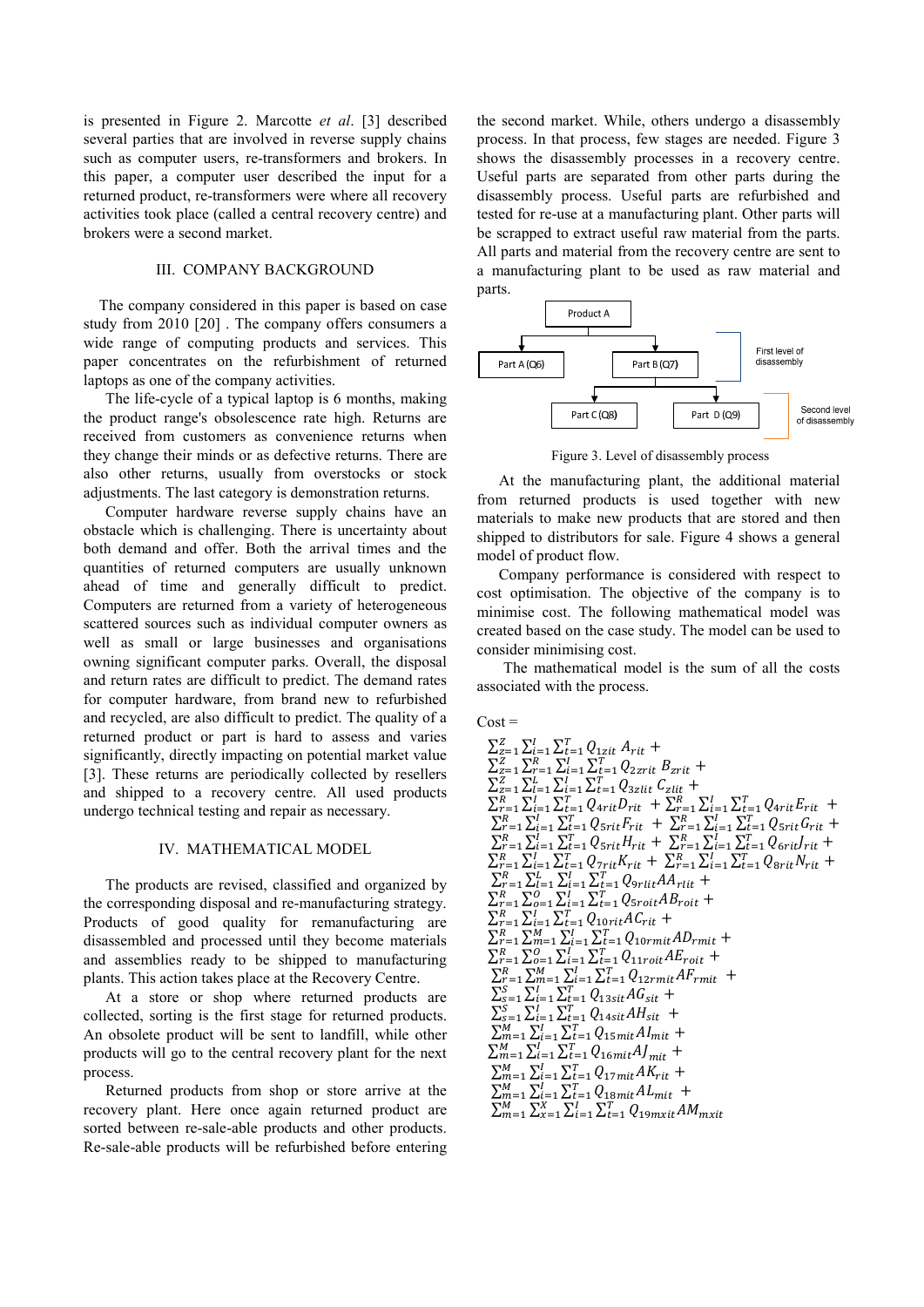

Figure 4. General Model of Product Flows

Z is the number of stores or shops as collecting points. R is the number of Recovery Centres and M is the number of manufacturing plants. O is the number of routes to second markets and L is the number of landfill sites. S is the number of suppliers and X is the number of distributors. I is the number of types of products. T is the number of periods of time.

A is the sorting cost for returned products at the collecting point. D is the holding cost at a recovery centre warehouse and E is sorting cost at recovery centres. F, G and H are repairing, testing and re-packaging costs for resale-able units at a recovery centre. J is disassembly process cost at a recovery centre and K is refurbishing cost at a recovery centre. N is the cost of the scrapping process at a recovery centre. AC is the holding cost for reuse-able parts at a recovery centre.

The transportation costs are:  $B =$  transportation cost from collecting point to recovery centre; C = transportation cost from collecting point to landfill;  $H =$ transportation cost to landfill;  $V =$  transportation cost from manufacture plant to distributor; AA transportation cost from recovery centre to landfill;  $AB =$ transportation cost for re-sale-able units from recovery centre to second market;  $AD =$  transportation cost from recovery centre to manufacturing plant; AE = transportation cost for raw material from recovery centre to second market ;  $AF =$  transportation cost for raw material from recovery centre to manufacture plant; AM = transportation cost for final products from manufacture plant to distributors.

AG is the purchasing cost of parts from a supplier and AH is the purchasing cost of raw materials from a supplier. AI is the holding cost of parts at a manufacture plant and AJ is the holding cost of raw materials at a manufacture plant. AK is the production cost at a manufacture plant and AL is the holding cost for final products at a manufacture plant warehouse.

Q1 is the number of units of returned products and Q2 is the number of units being refurbished. Q3 is the number of obsolete units. Q4 is the number of units arriving at a recovery centre and Q5 is the number of re-sale-able units. Q6 is the number of units being disassembled and Q7 is the number of parts at the recovery centres are being refurbished. Q8 is number of units being scrapped and Q9 is the number transported to landfill. Q10 is the number of reuse-able parts. Q11 is raw material that transported to second market and Q12 is raw material sent to a manufacturing plant. Q13 is the number of parts purchased from suppliers and Q14 is the raw materials purchased from suppliers. Q15 is the number of parts at a manufacturing plant warehouse and Q16 is the raw material at a manufacturing plant warehouse. Q17 is the number of units produced and Q18 is the number of final product at manufacturing plant warehouse. Q18 is the number of units being transported to distributors from a manufacture plant.

The objective of this model was to minimise the cost subject to the capacity of the recovery centre warehouse; manufacture plant warehouse; recovery centre labour available; manufacture production capacity; and demand for new products.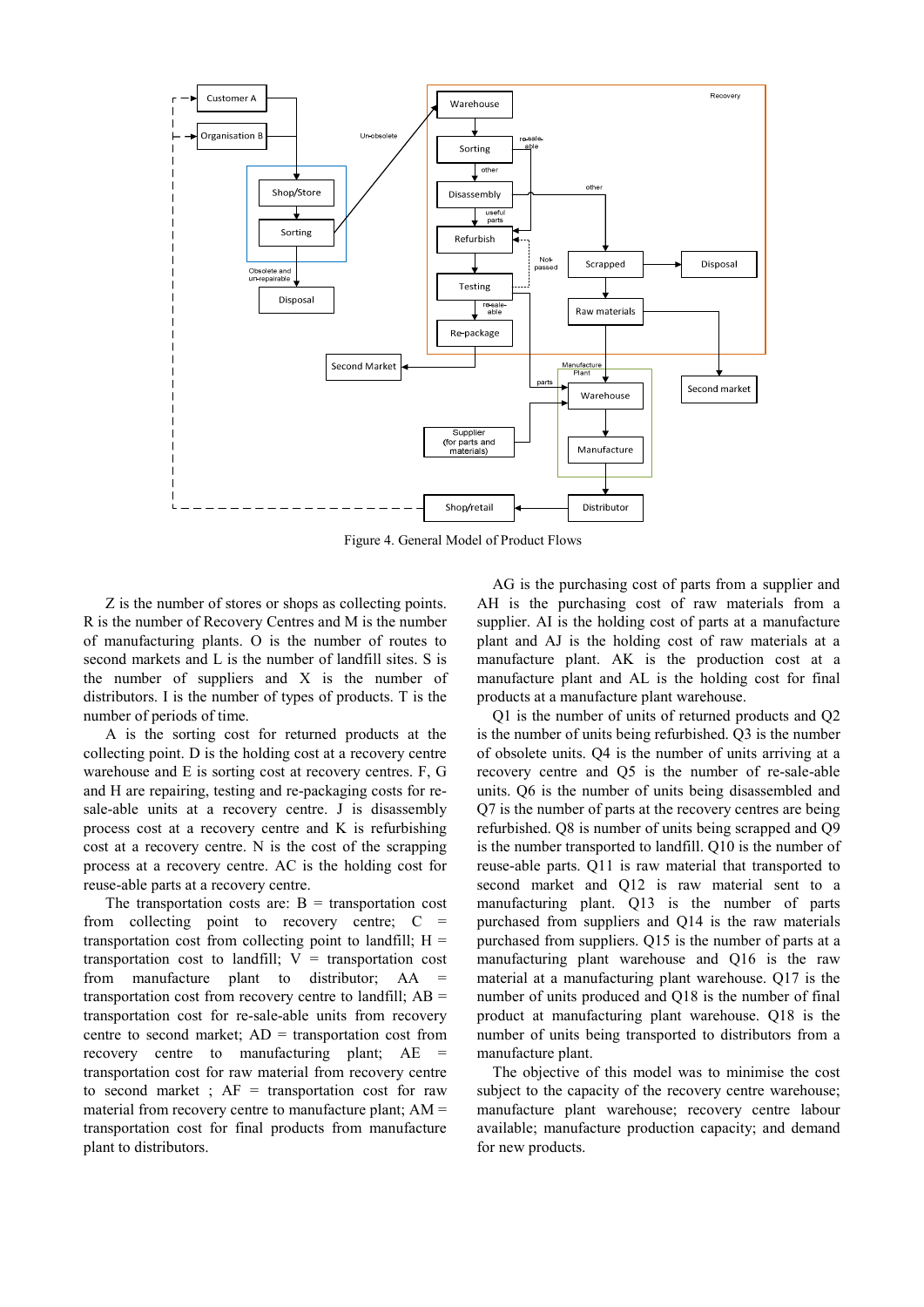#### V. TESTING

Secondary data was used for testing due to a lack of primary data. An excel program was produced to represent the models. A screenshot of a worksheet is shown in figure 5. Demand for the product was calculated and from this demand, the forecast for demand was counted and shown in Figure 6.

| Period | <b>Unit returned</b> | Sorting |           | <b>To Recycling Centre</b> |                | To Landfill |      |                | <b>Total Cost</b> |       |
|--------|----------------------|---------|-----------|----------------------------|----------------|-------------|------|----------------|-------------------|-------|
|        |                      | cost(E) | total (£) | unit                       | transport cost | total cost  | unit | transport cost | total cost        |       |
|        | ٥                    | 0.2     |           |                            | 0.5            |             |      | 0.25           |                   |       |
|        | 10                   | 0.2     |           |                            | 0.5            | ٥           |      | 0.25           |                   |       |
|        | 20                   | 0.2     |           |                            | 0.5            | 4.5         |      | 0.25           | 0.25              | 8.75  |
|        | 30                   | 0.2     |           | 18                         | 0.5            | ٩           |      | 0.25           | 0.5               | 15.5  |
|        | 10                   | 0.2     |           | 27                         | 0.5            | 13.5        |      | 0.25           | 0.75              | 16.25 |
|        | 30                   | 0.2     |           | ۰                          | 0.5            | 4.5         |      | 0.25           | 0.25              | 10.75 |
|        | 30                   | 0.2     | 6         | 27                         | 0.5            | 13.5        |      | 0.25           | 0.75              | 20.25 |
|        | 10                   | 0.2     |           | 27                         | 0.5            | 13.5        |      | 0.25           | 0.75              | 16.25 |
| ٩      | 30                   | 0.2     |           | ۰                          | 0.5            | 4.5         |      | 0.25           | 0.25              | 10.75 |
| 10     | 10                   | 0.2     |           | 27                         | 0.5            | 13.5        |      | 0.25           | 0.75              | 16.25 |
| 11     | 30                   | 0.2     |           | ۰                          | 0.5            | 4.5         |      | 0.25           | 0.25              | 10.75 |





The forecast demand was applied to the model as the demand.

# VI. RESULT

The demand was applied to the mathematical model to see how the cost was affected by returned products. The model was tested with a low number of return products and a high number of returned products. Total cost per period of time can be seen in Figure 7 for the high number of returned products and Figure 8 for the low number of returned products.



Figure 7. Total Cost for High Number of Return Products



Figure 8. Total Cost for Low Number of Return Products

These graphs, are discussed in the next sections.

#### VII. CONCLUSION

With the same demand, total cost will be different for each product. Returned products significantly affect total cost. The difference between a high number of returned compared with a low number of returned products affected the total cost as shown in Figure 9.

At the beginning of a period of time, it could be seen that cost for a low return product flow is lower than the cost for a high return product flow. That is because there is no cost in the Recovery Centre for a low return product flow. In the Recovery Centre, total cost for a low returned product flow is lower than for a high returned product flow. Therefore, in future work an actual profit from selling the raw material from the scrapping process needs to be added to see how it affects Recovery Centre costs. As well as how re-sale-able products affect total cost.

In the next period of time, Figure 8 shows that a high returned product flow lowers the total cost compare to a low returned product flow. With re-usable parts from the Recovery Centre, new parts procurement will be reduced. That leads to cost minimisation and more effective supply chain performance.

The model needs some improvement, for example:

- Primary data could be improved.
- It would be better if sale price to second market and distributor is known to see how it affects profit.
- More specific investigation of how parts of the process affect the most total cost could be considered.

This is the first time that an attempt to measure performance in reverse supply chains in the computer hardware industry has been published. The simple mathematical model was created due to lack of references about reverse supply chains in the computer industry as well as in performance measurement in reverse supply chains.